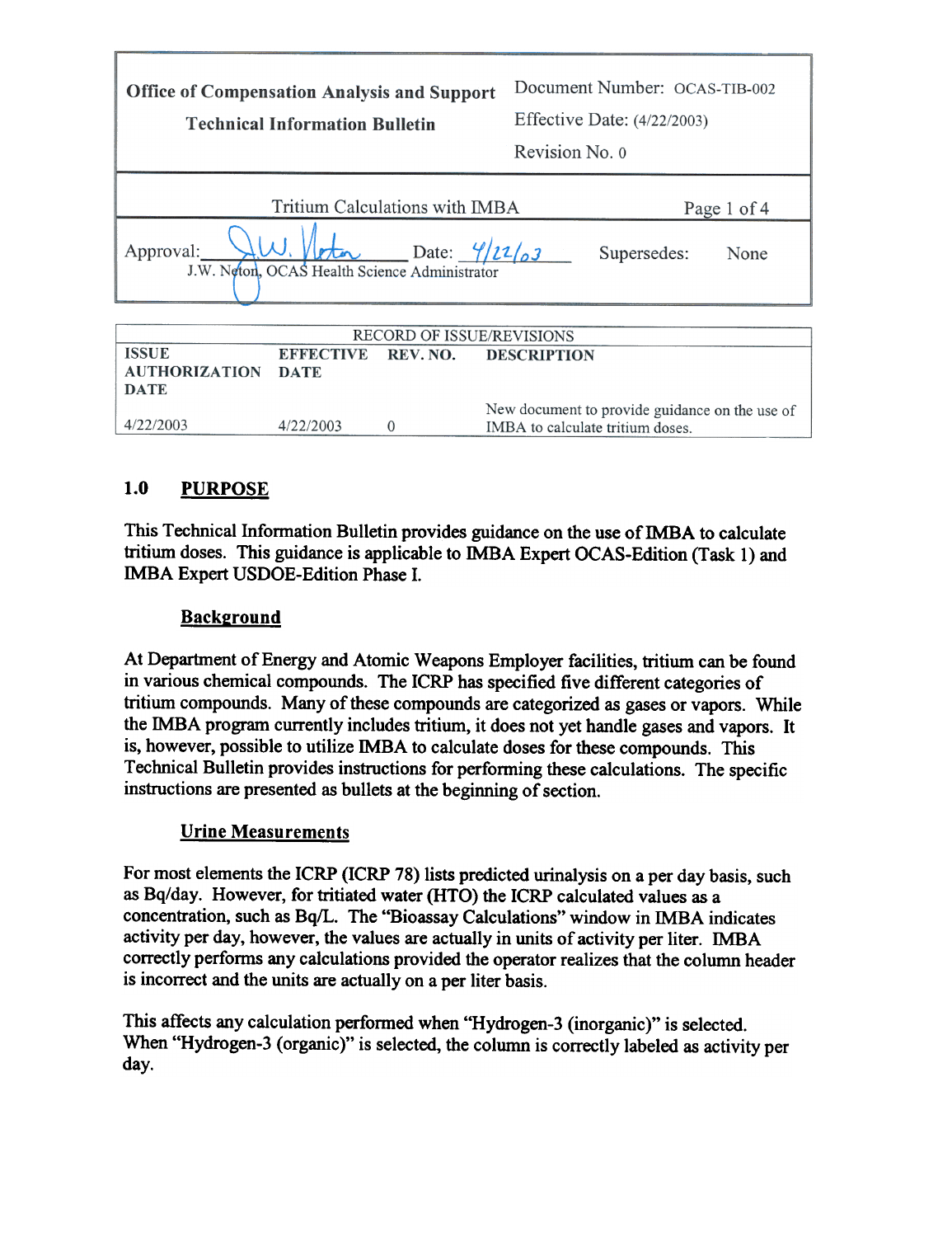| Office of Compensation Analysis and Support                                                    |                               |  |
|------------------------------------------------------------------------------------------------|-------------------------------|--|
| <b>Technical Information Bulletin</b>                                                          | Document Number: OCAS-TIB-002 |  |
| $Effout$ Detail (1/22/2002)<br>$\mathbf{D}$ and $\mathbf{L}$ and $\mathbf{M}$ and $\mathbf{D}$ |                               |  |

## 4.0 Elemental Tritium (HT) and Tritiated Methane

- $\bullet$ Specify the radionuclide as "inorganic" tritium.
- $\bullet$ Specify "injection" as the route of entry for inhalation exposures (ingestion is not applicable for gaseous compounds).
- If using IMBA to calculate intake from bioassay
	- 0 Doses calculated from the IMBA-generated intake will be correct;
	- 0 Actual inhalation intake ofHT is 10,000 time higher than IMBA calculated;
	- 0 Actual inhalation intake of tritiated methane is 100 times higher than IMBA calculated.
- . If calculating dose from airborne concentrations
	- $\circ$  Adjust the actual intake of HT by dividing it by 10,000 for input into IMBA or by 100 for tritiated methane.
	- 0 Dose and bioassay calculated from adjusted intake will be correct

## **Discussion**

Elemental tritium is chemically hydrogen gas. The ICRP model for elemental tritium assumes the gas is inhaled and readily exhaled. The dose delivered to the lungs while the gas is in the lungs is considered trivial. However, 0.01 % of the gas is assumed to convert into tritiated water vapor and be instantaneously absorbed into the blood. At that point, it is assumed to behave the same as tritiated water in the body. Therefore, the dose from elemental tritium is one ten thousandth that of tritiated water (i.e. 0.01% converted to HTO).

Chemically, tritiated methane is simply methane gas with one or more hydrogen atoms replaced by tritium. The ICRP model for tritiated methane assumes the gas is inhaled and readily exhaled. The dose delivered to the lungs while the gas is in the lungs is considered trivial. However, 1% of the gas is assumed to be metabolized and is then instantaneously absorbed into the blood. At that point, it is assumed to behave the same as tritiated water in the body. Therefore, the dose from tritiated methane is 1 % that of tritiated water.

# 5.0 Tritiated Water (HTO)

Specify the radionuclide as "inorganic" tritium.

- Specify "injection" as the route of entry for both inhalation and ingestion
- . If calculating intake from bioassay
	- 0 Dose calculated from the IMBA-generated intake will be correct;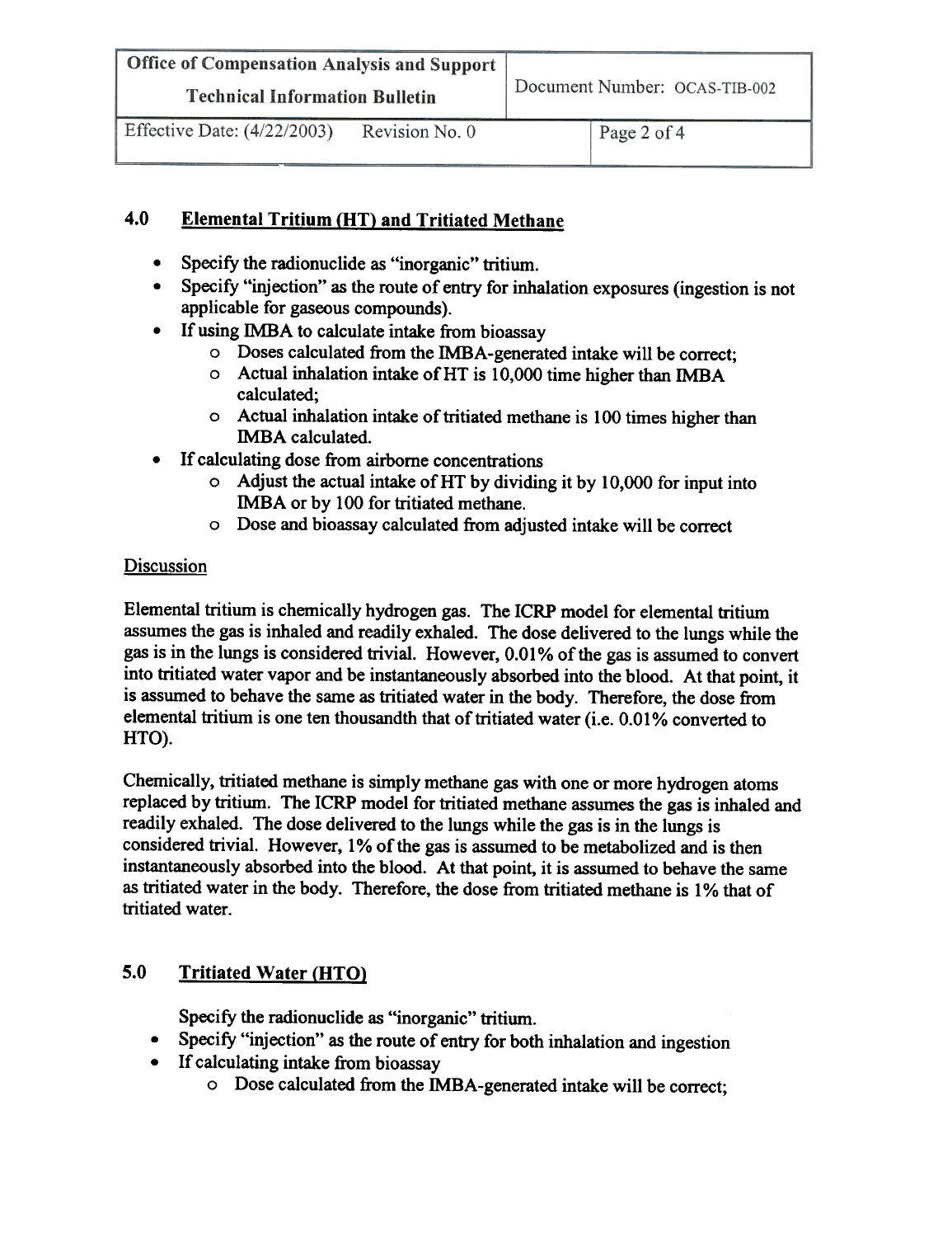| <b>Office of Compensation Analysis and Support</b> |                |                               |  |
|----------------------------------------------------|----------------|-------------------------------|--|
| <b>Technical Information Bulletin</b>              |                | Document Number: OCAS-TIB-002 |  |
| Effective Date: $(4/22/2003)$                      | Revision No. 0 | Page 3 of 4                   |  |

- 0 Intake calculated by IMBA is correct for ingestions
- 0 Intake calculated by IMBA for inhalations is the correct TOTAL intake. 1/3 of the total intake is from skin absorption.
- . If calculating dose from airborne concentrations
	- 0 Not applicable for ingestions;
	- 0 Adjust the intake obtained from airborne concentrations and volume of air breathed by multiplying it by 1.5 for input into IMBA (to account for skin absorption);
	- 0 Dose and bioassay calculated from adjusted intake will be correct.

#### Discussion

Tritiated water is chemically equivalent to water. The ICRP model for HTO assumes that all the vapor inhaled is instantaneously absorbed into the blood. From there, it is evenly distributed throughout all the body's water. This has the affect of producing the same dose to all tissues of the body. ICRP also assumes an individual exposed to HTO vapor will absorb some HTO through the intact skin. This amount is assumed to be 50% of the amount inhaled. Therefore, an individual inhaling 1 Bq of HTO is assumed to have a total intake of 1.5 Bq of HTO (1 Bq through inhalation plus 0.5 Bq through skin absorption). Ingestion of HTO is treated the same as inhalation excluding the skin absorption. Therefore, the dose coefficients for inhalation and ingestion are identical.

## **Organically Bound Tritium (OBT)**

- . Specify the radionuclide as "organic" tritium.
- IMBA works correctly for ingestions Specify "injection" as the route of entry for inhalations

#### **Discussion**

Organically bound tritium is tritium bound to an organic molecule other than methane. The ICRP model treats ingestion of OBT differently than inhalation. Ingestion is treated as any other radionuclide using the ICRP 30 GI tract model, with an assumed f1 of 1. Inhalation, however, is treated as a vapor. All the inhaled OBT activity is assumed to be instantaneously absorbed into the blood then uniformly distributed throughout the body.

## Tritium Particulates

. Specify the radionuclide as "inorganic" tritium. IMBA works correctly for both inhalations and ingestions